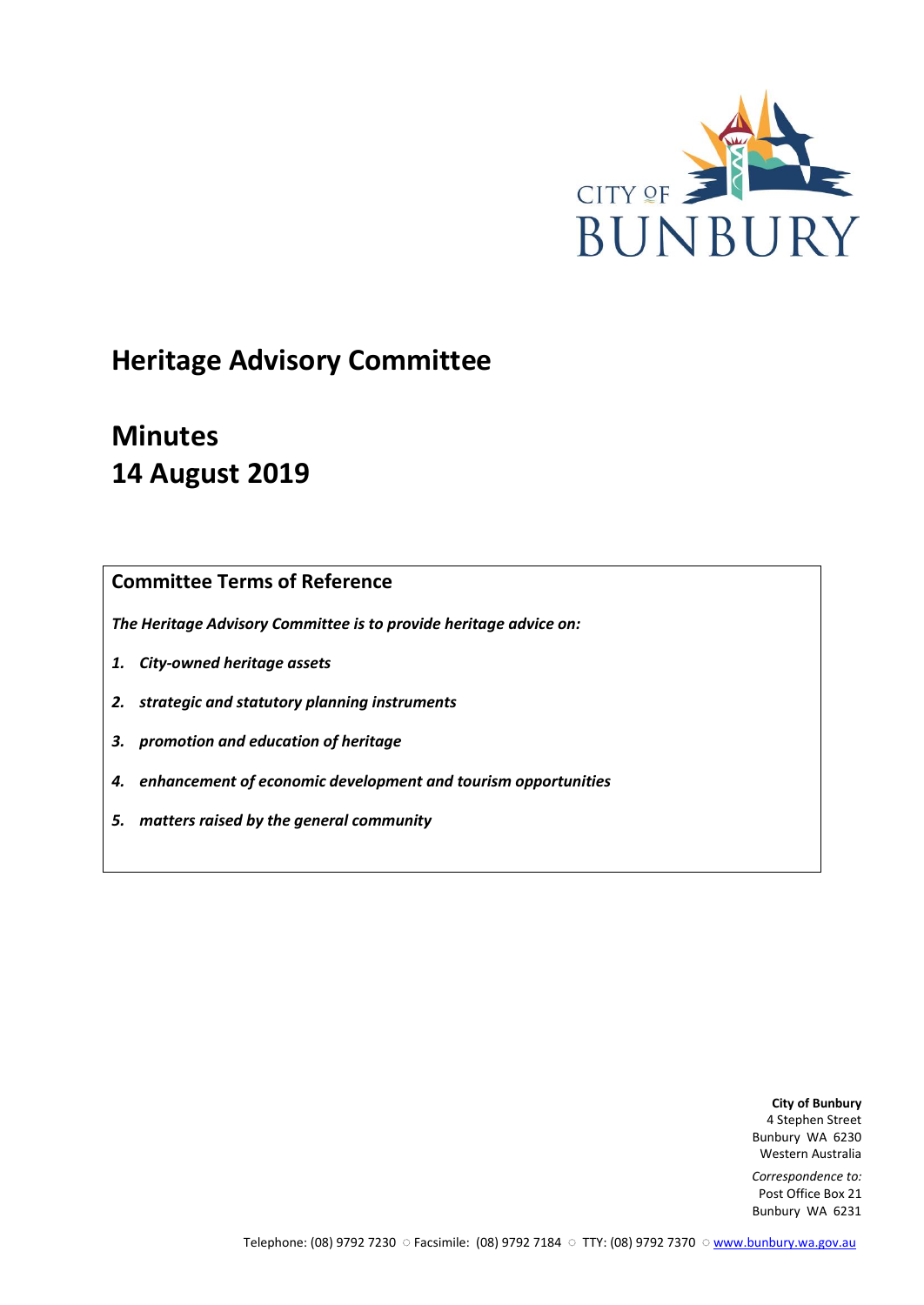

## **Heritage Advisory Committee**

## **Minutes**

**14 August 2019**

Members of the public to note that recommendations made by this committee are not final and will be subject to adoption (or otherwise) at a future meeting of the Bunbury City Council.

*Committee Members:*

| <b>Member Name</b>   | <b>Representing</b> |
|----------------------|---------------------|
| Cr Brendan Kelly     | City of Bunbury     |
| Cr Tresslyn Smith    | City of Bunbury     |
| Mrs Del Ambrosius    | Community           |
| Mr Bernhard Bischoff | Community           |
| Mr Morris Johnston   | Community           |
| Mr Kent Lyon         | Community           |
| Mr Raymond Parks     | Community           |
| Mr Peter Suckling    | Community           |

#### *Support Staff:*

| <b>Name</b>    | <b>Title</b>                          |  |  |
|----------------|---------------------------------------|--|--|
| Ms Lacey Brown | Strategic Planning Officer (Heritage) |  |  |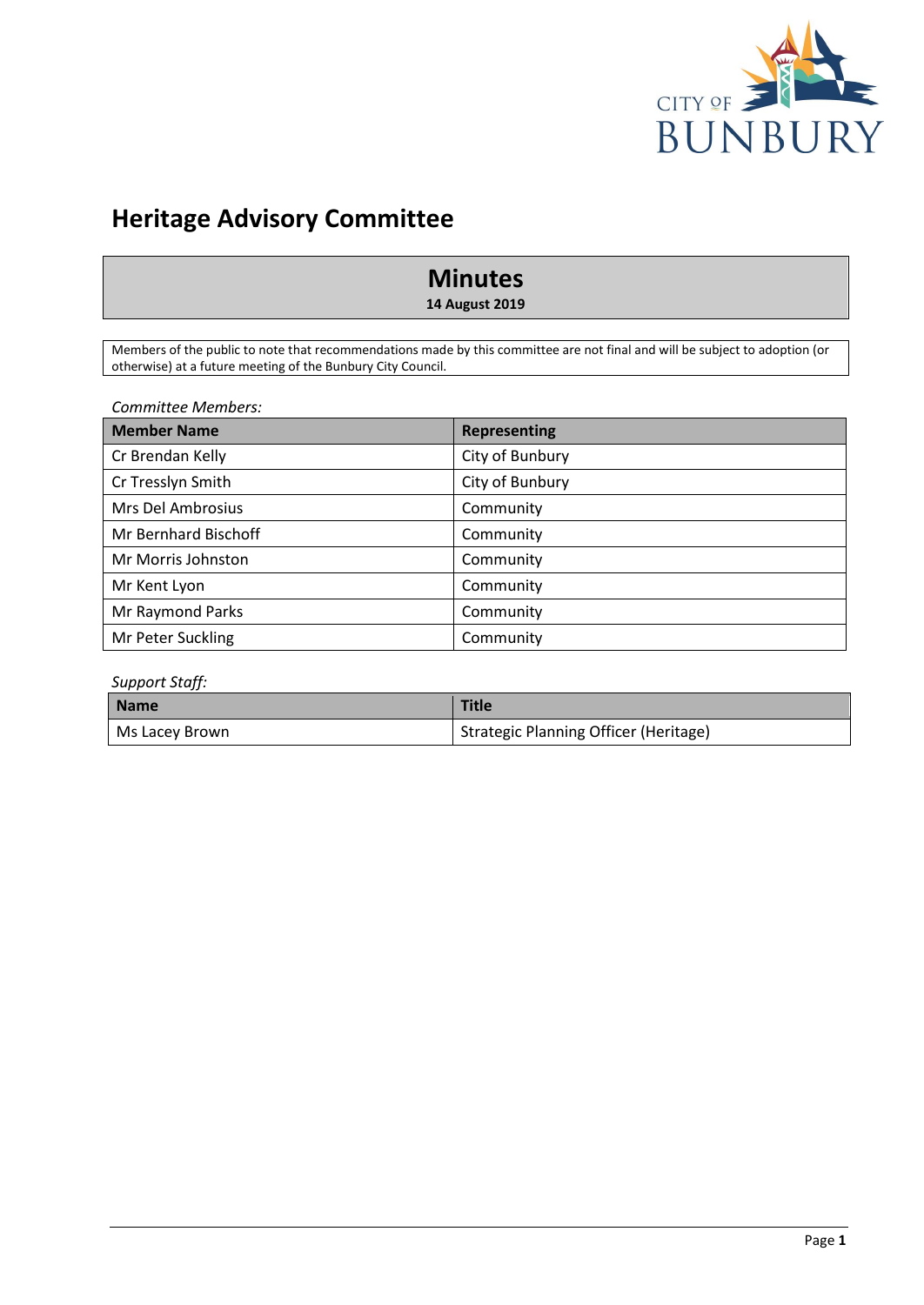## **Table of Contents**

| Item No |      | Subject | Page No |
|---------|------|---------|---------|
| 1.      |      |         |         |
| 2.      |      |         |         |
| 3.      |      |         |         |
| 4.      |      |         |         |
|         | 4.1  |         |         |
|         | 4.2  |         |         |
| 5.      |      |         |         |
| 6.      |      |         |         |
| 7.      |      |         |         |
| 8.      |      |         |         |
|         | 8.1  |         |         |
|         | 8.2  |         |         |
|         | 8.3  |         |         |
| 9.      |      |         |         |
| 10.     |      |         |         |
|         | 10.1 |         |         |
|         | 10.2 |         |         |
| 11.     |      |         |         |
|         |      |         |         |
|         | 12.1 |         |         |
|         | 12.2 |         |         |
| 13.     |      |         |         |
| 14.     |      |         |         |
|         |      |         |         |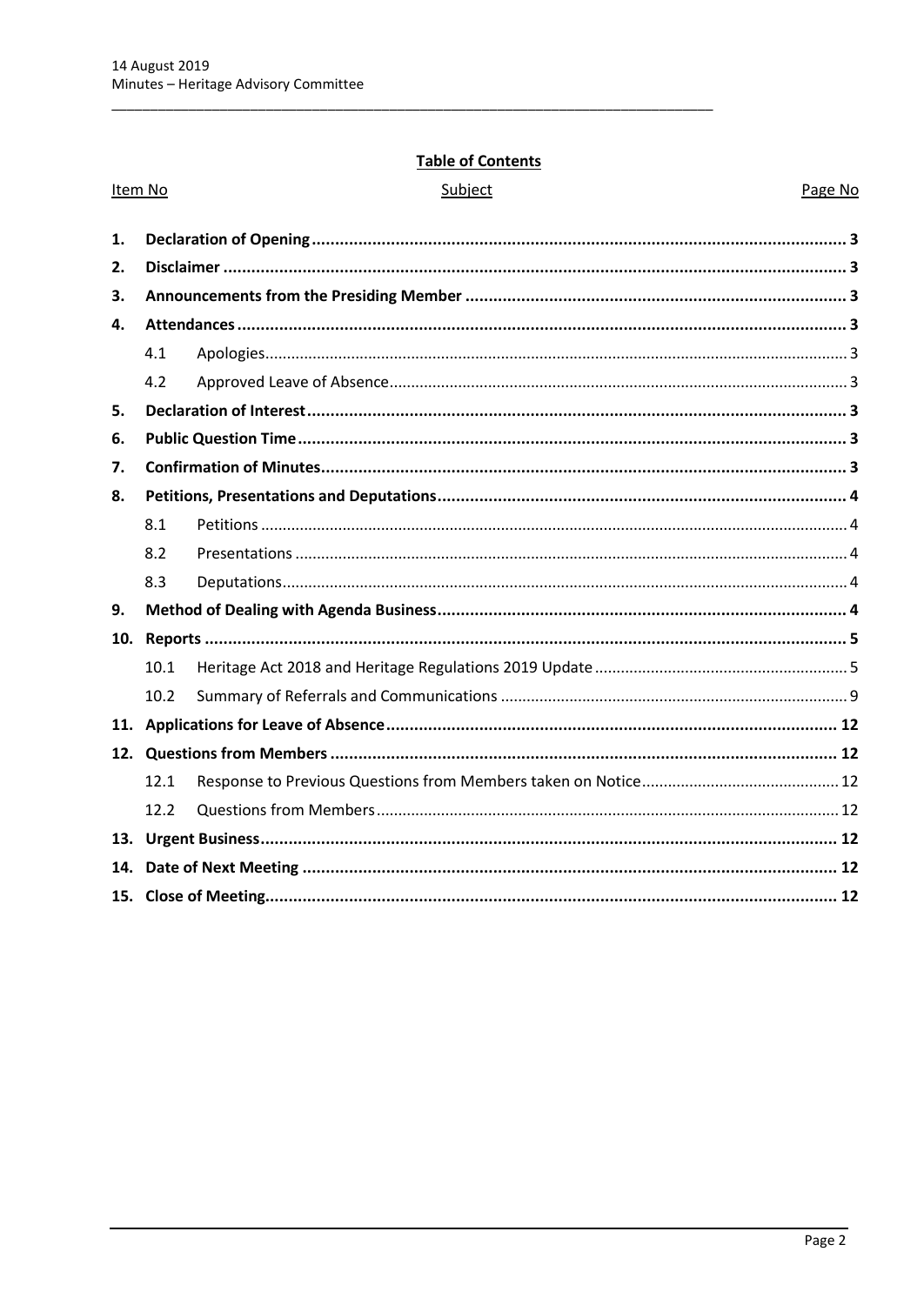#### <span id="page-3-0"></span>**1. Declaration of Opening**

The presiding member declared the meeting open at 4.03pm.

\_\_\_\_\_\_\_\_\_\_\_\_\_\_\_\_\_\_\_\_\_\_\_\_\_\_\_\_\_\_\_\_\_\_\_\_\_\_\_\_\_\_\_\_\_\_\_\_\_\_\_\_\_\_\_\_\_\_\_\_\_\_\_\_\_\_\_\_\_\_\_\_\_\_\_\_\_\_

#### <span id="page-3-1"></span>**2. Disclaimer**

Not applicable to this committee.

#### <span id="page-3-2"></span>**3. Announcements from the Presiding Member**

Nil

#### <span id="page-3-4"></span><span id="page-3-3"></span>**4. Attendances**

#### **4.1 Apologies**

Mr Kent Lyon

#### <span id="page-3-5"></span>**4.2 Approved Leave of Absence**

Mr Ray Parks

### <span id="page-3-6"></span>**5. Declaration of Interest**

IMPORTANT: Committee members to complete a "Disclosure of Interest" form for each item on the agenda in which they wish to disclose a financial/proximity/impartiality interest. They should give the form to the Presiding Member before the meeting commences. After the meeting, the form is to be forwarded to the Administration Services Section for inclusion in the Corporate Financial Disclosures Register.

Nil

#### <span id="page-3-7"></span>**6. Public Question Time**

Not applicable

#### <span id="page-3-8"></span>**7. Confirmation of Minutes**

**Committee Decision: Moved: Mr Suckling Seconded: Mrs Ambrosius**

The minutes of the Heritage Advisory Committee Meeting held on 12 June 2019, are confirmed as a true and accurate record.

#### **CARRIED UNANIMOUSLY**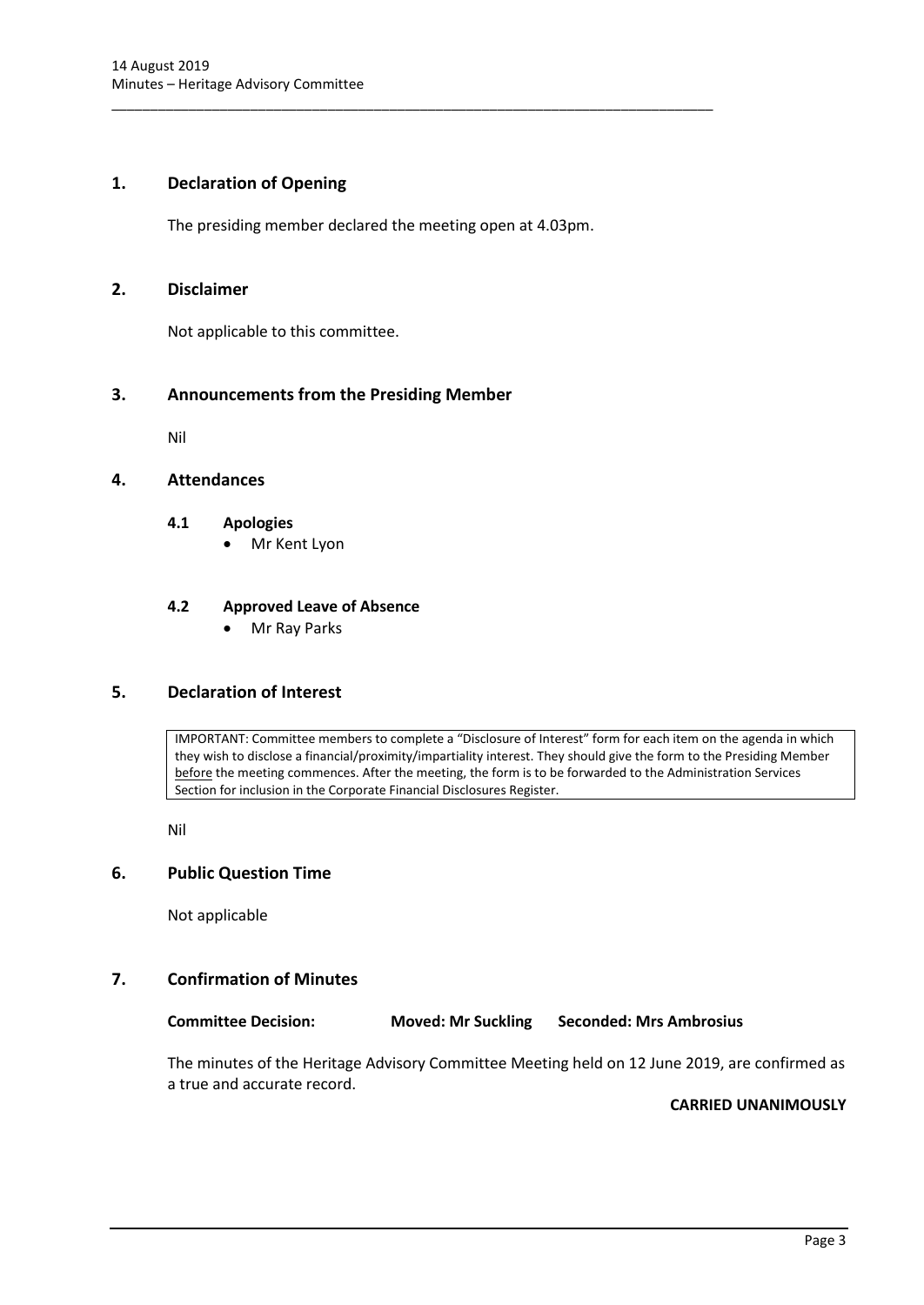### <span id="page-4-1"></span><span id="page-4-0"></span>**8. Petitions, Presentations and Deputations**

**8.1 Petitions**

Nil

<span id="page-4-2"></span>**8.2 Presentations**

Nil

<span id="page-4-3"></span>**8.3 Deputations**

Nil

## <span id="page-4-4"></span>**9. Method of Dealing with Agenda Business**

Items were discussed and voted on in the order they appeared on the agenda.

\_\_\_\_\_\_\_\_\_\_\_\_\_\_\_\_\_\_\_\_\_\_\_\_\_\_\_\_\_\_\_\_\_\_\_\_\_\_\_\_\_\_\_\_\_\_\_\_\_\_\_\_\_\_\_\_\_\_\_\_\_\_\_\_\_\_\_\_\_\_\_\_\_\_\_\_\_\_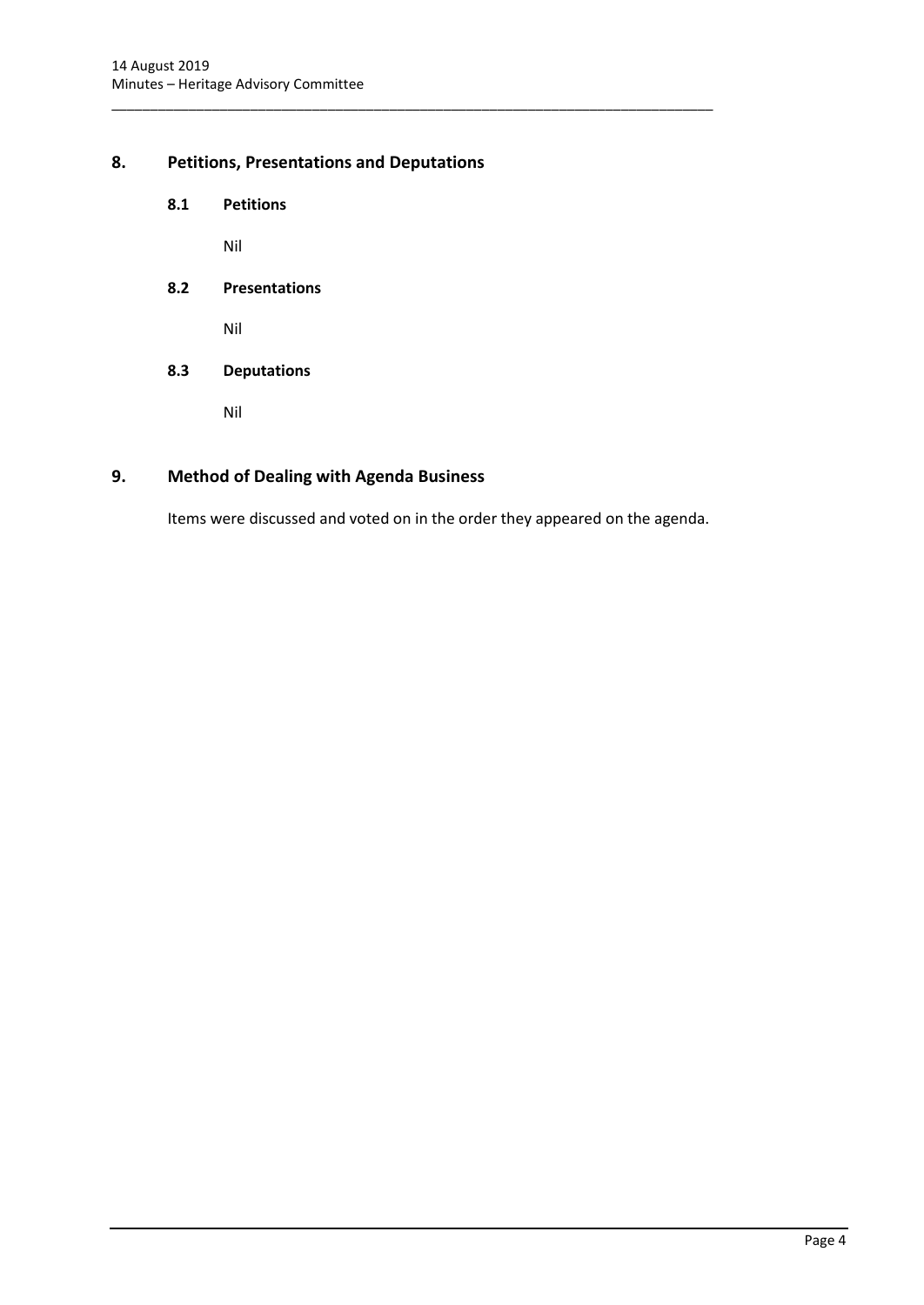#### <span id="page-5-0"></span>**10. Reports**

#### <span id="page-5-1"></span>**10.1 Heritage Act 2018 and Heritage Regulations 2019 Update**

\_\_\_\_\_\_\_\_\_\_\_\_\_\_\_\_\_\_\_\_\_\_\_\_\_\_\_\_\_\_\_\_\_\_\_\_\_\_\_\_\_\_\_\_\_\_\_\_\_\_\_\_\_\_\_\_\_\_\_\_\_\_\_\_\_\_\_\_\_\_\_\_\_\_\_\_\_\_

| <b>File Ref:</b>            | A03335                                                           |          |                             |
|-----------------------------|------------------------------------------------------------------|----------|-----------------------------|
| <b>Applicant/Proponent:</b> | <b>Internal Report</b>                                           |          |                             |
| <b>Responsible Officer:</b> | Lacey Brown, Strategic Planning Officer (Heritage)               |          |                             |
| <b>Responsible Manager:</b> | Thor Farnworth, Manager Sustainability, Planning and Development |          |                             |
| <b>Executive:</b>           | Gary Barbour, Director Planning and Development Services         |          |                             |
| <b>Authority/Discretion</b> | Advocacy                                                         |          | Review                      |
|                             | Executive/Strategic                                              |          | Quasi-Judicial              |
|                             | ⊠<br>Legislative                                                 | $\times$ | <b>Information Purposes</b> |
|                             |                                                                  |          |                             |
| <b>Attachments:</b>         | Nil                                                              |          |                             |

#### **Summary**

The purpose of this report is to advise the Heritage Advisory Committee of the new *Heritage Act 2018* and *Heritage Regulations 2019*.

#### **Executive Recommendation**

That the Heritage Advisory Committee note the information provided on the *Heritage Act 2018 and Heritage Regulations 2019*.

#### **Strategic Relevance**

| Theme 1:      | Our community and culture                                                         |
|---------------|-----------------------------------------------------------------------------------|
| Goal:         | A safe, healthy and cohesive community, with a rich cultural life, and supportive |
|               | social environment.                                                               |
| Objective 1.4 | Arts, culture, heritage and events that enrich our understanding and enjoyment    |
|               | of life, celebrate our identity and bring the community together.                 |

#### **Regional Impact Statement**

The legislation impacts at a State level with key changes in the new *Heritage Act 2018* that include a streamlined process for entering a place in the State Register; more certainty for owners wishing to develop their heritage places; better protections for important heritage places; and increased transparency by publishing the Heritage Council's advice to the Minister for Heritage on the inclusion of a place in the State Register.

#### **Background**

Heritage is important for the community and has environmental, economic and social benefits as a resource for present and future generations. The City of Bunbury recognises the importance of identifying, assessing and managing heritage places within its local government area. The new legislation is aligned with contemporary community values.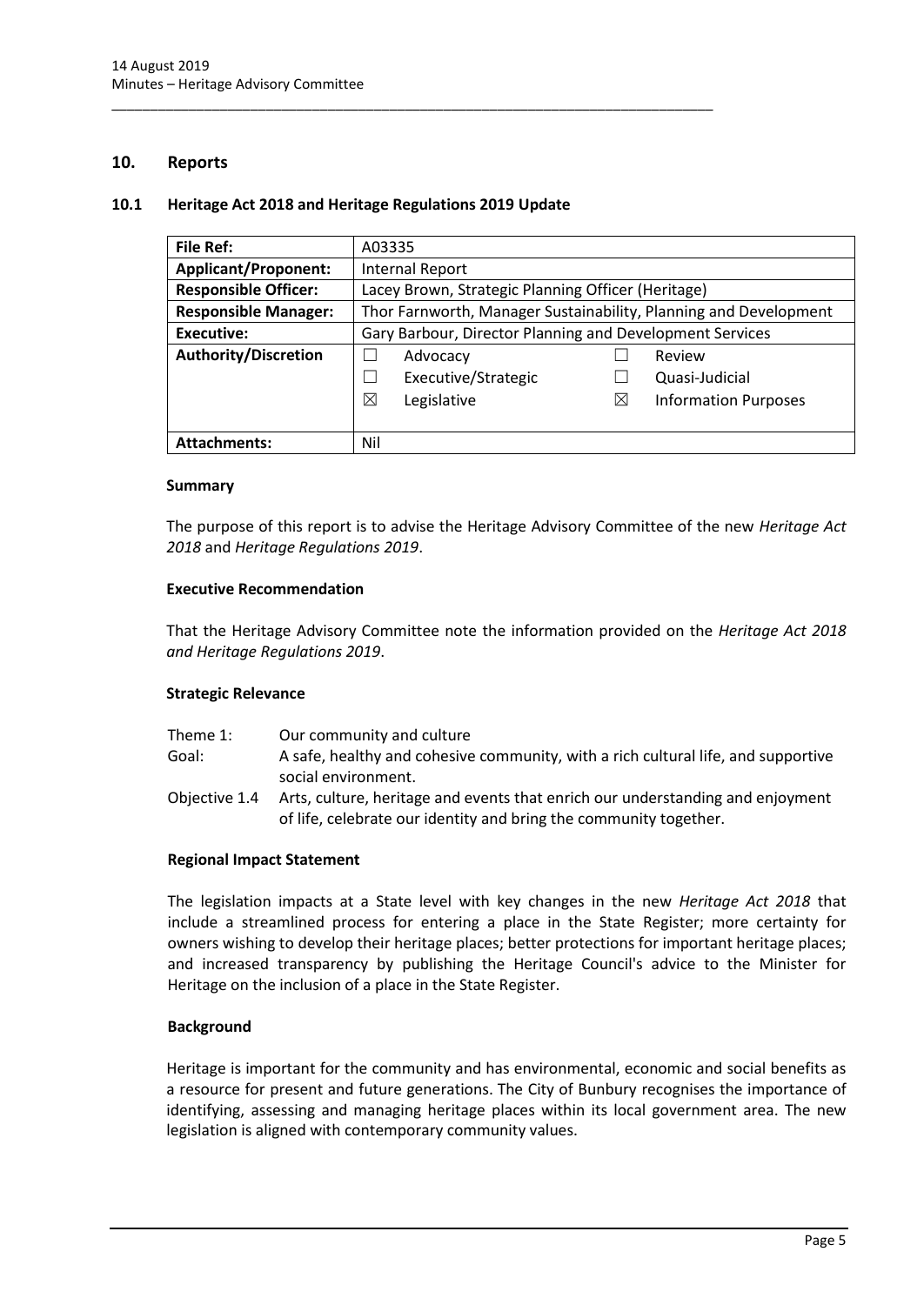The review of the *Heritage of Western Australia Act 1990* (1990 Act) involved two phases of community consultation in 2011 and a third in 2015. This resulted in the development of the *Heritage Bill 2016*, which was introduced in Parliament by the previous government, but a change in State Government in early 2017 saw the legislative process recommence under the McGowan Labor Government.

Heritage Minister David Templeman introduced the revised *[Heritage Bill 2017](http://parliament.wa.gov.au/parliament/bills.nsf/BillProgressPopup?openForm&ParentUNID=629ABF76D4B042F4482581D2000E4B27)* in November 2017. The Bill was passed on 12 September 2018, giving Western Australia a new heritage Act, now known as the *Heritage Act 2018*. This Act replaces the previous 1990 Act.

#### **Council Policy Compliance**

The following policies will need to be updated to reflect any changes in terminology from the new Act:

- LPP 6.1: Heritage Conservation and Development
- LPP 6.2: Heritage Listing, Assessment and Concessions

\_\_\_\_\_\_\_\_\_\_\_\_\_\_\_\_\_\_\_\_\_\_\_\_\_\_\_\_\_\_\_\_\_\_\_\_\_\_\_\_\_\_\_\_\_\_\_\_\_\_\_\_\_\_\_\_\_\_\_\_\_\_\_\_\_\_\_\_\_\_\_\_\_\_\_\_\_\_

#### **Legislative Compliance**

*Heritage Act 2018* and *Heritage Regulations 2019*.

#### **Officer Comments**

The *Heritage Act 2018 (the new Act)* has been proclaimed and along with the associated *Heritage Regulations 2019*, the new Act is now in operation.

Features of the new Act generally support more effective administration, decision-making and transparency, but retain many of the provisions of the 1990 Act. Key areas that all local governments should take note of, or require changes to current practice include:

Local Heritage Surveys (LHS)

- These replace the local government inventory, which has commonly been known as the Municipal Inventory or MI. New guidelines are available that outline the intended approach to update and review of the LHS. Further information to support the assessment of local heritage will follow later in the year.
- Reviews currently under way should be updated to deliver a LHS consistent with the Guidelines.
- Existing MIs are taken to be a LHS for the purposes of the Act, so no immediate action is required.

Development affecting State Registered Places

- Proposals that may affect a State Registered place must still to be referred to the Heritage Council for advice. The normal process will be to forward the original application for development approval. Please note that Heritage Council advice will be provided both to the local government and direct to the applicant.
- Public works, proposals to be undertaken by the local government or otherwise not requiring approval under the *Planning and Development Act 2015* must also be referred to the Heritage Council for advice. Early discussions are recommended for complex proposals.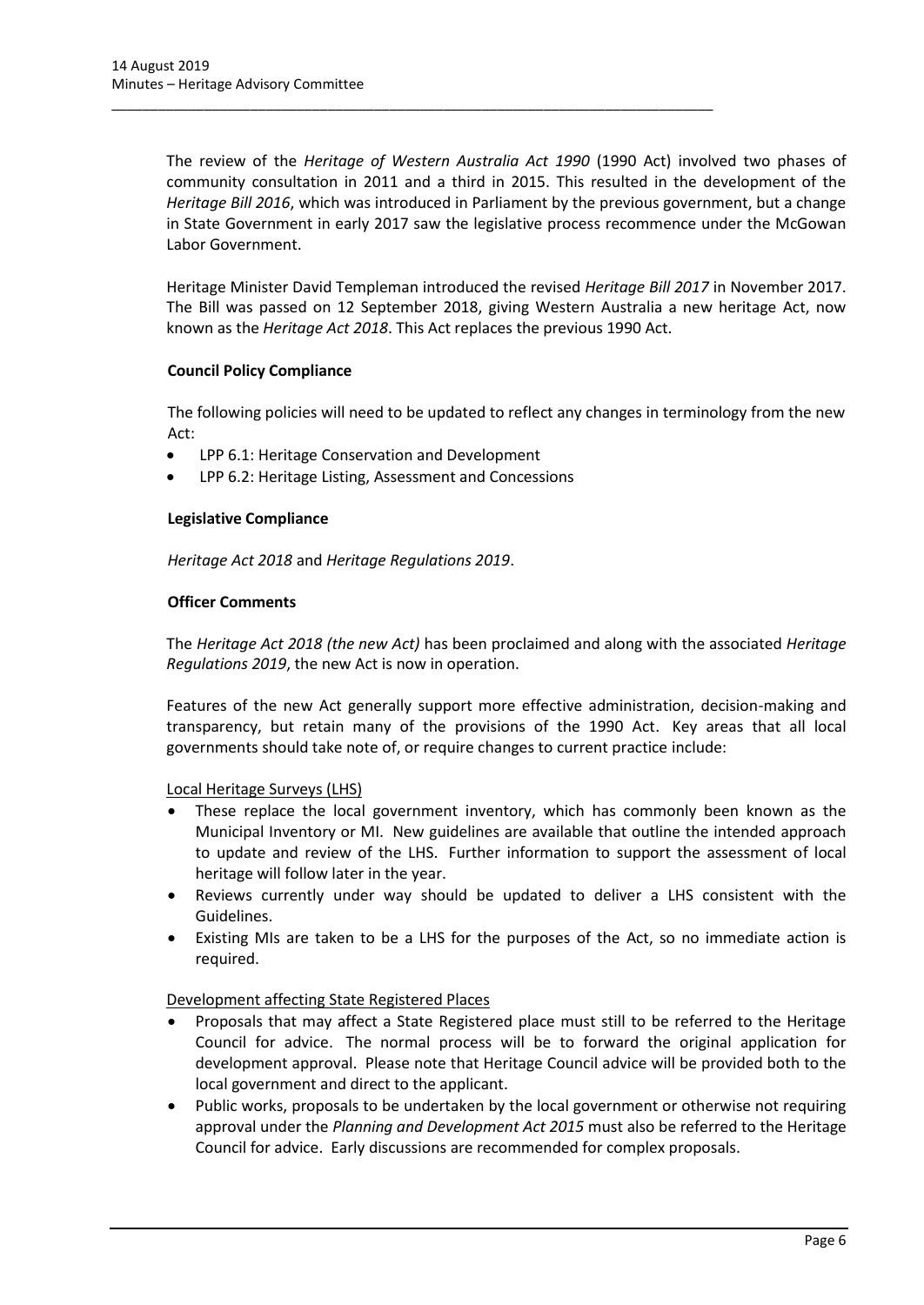- Proposals referred under the previous legislation will be assessed under the new Act and do not need to be resubmitted.
- There is now a statutory period of 42 days for the Heritage Council to provide their advice. For complex matters, and particularly those that are escalated to the Heritage Council, we may seek local government agreement to extend this period.
- Heritage Council advice must still be followed in making a determination.

\_\_\_\_\_\_\_\_\_\_\_\_\_\_\_\_\_\_\_\_\_\_\_\_\_\_\_\_\_\_\_\_\_\_\_\_\_\_\_\_\_\_\_\_\_\_\_\_\_\_\_\_\_\_\_\_\_\_\_\_\_\_\_\_\_\_\_\_\_\_\_\_\_\_\_\_\_\_

 The local government decision on the application must now be notified to the Heritage Council within 10 days of the decision being made. Both referrals and notifications can be sent t[o hcwareferrals@dplh.wa.gov.au.](mailto:hcwareferrals@dplh.wa.gov.au)

#### Assessment for the State Register

The assessment process will still involve consultation with the relevant local government and other stakeholders. Local governments may wish to address the Heritage Council about a place within their district that is being considered for inclusion in the State Register, but they will no longer be eligible to vote on the matter.

#### Heritage Agreements

The Act retains provisions for local government to enter into a heritage agreement with the owner of a heritage place, and the Department of Planning, Lands and Heritage will continue to assist where requested.

The Heritage Council website has now been consolidated into the site operated by the Department of Planning, Lands and Heritage. The usual heritage resources are still available, including the inHerit online database.

#### **Analysis of Financial and Budget Implications**

There are no financial or budget implications from this report.

#### **Community Consultation**

Community members were consulted through the Heritage Advisory Committee and the DPLH website and DPLH media releases.

#### **Councillor/Officer Consultation**

Councillor members were consulted through the Heritage Advisory Committee.

#### **Applicant Consultation**

Not applicable.

#### **Timeline: Council Decision Implementation**

Not applicable.

#### **Outcome of Meeting**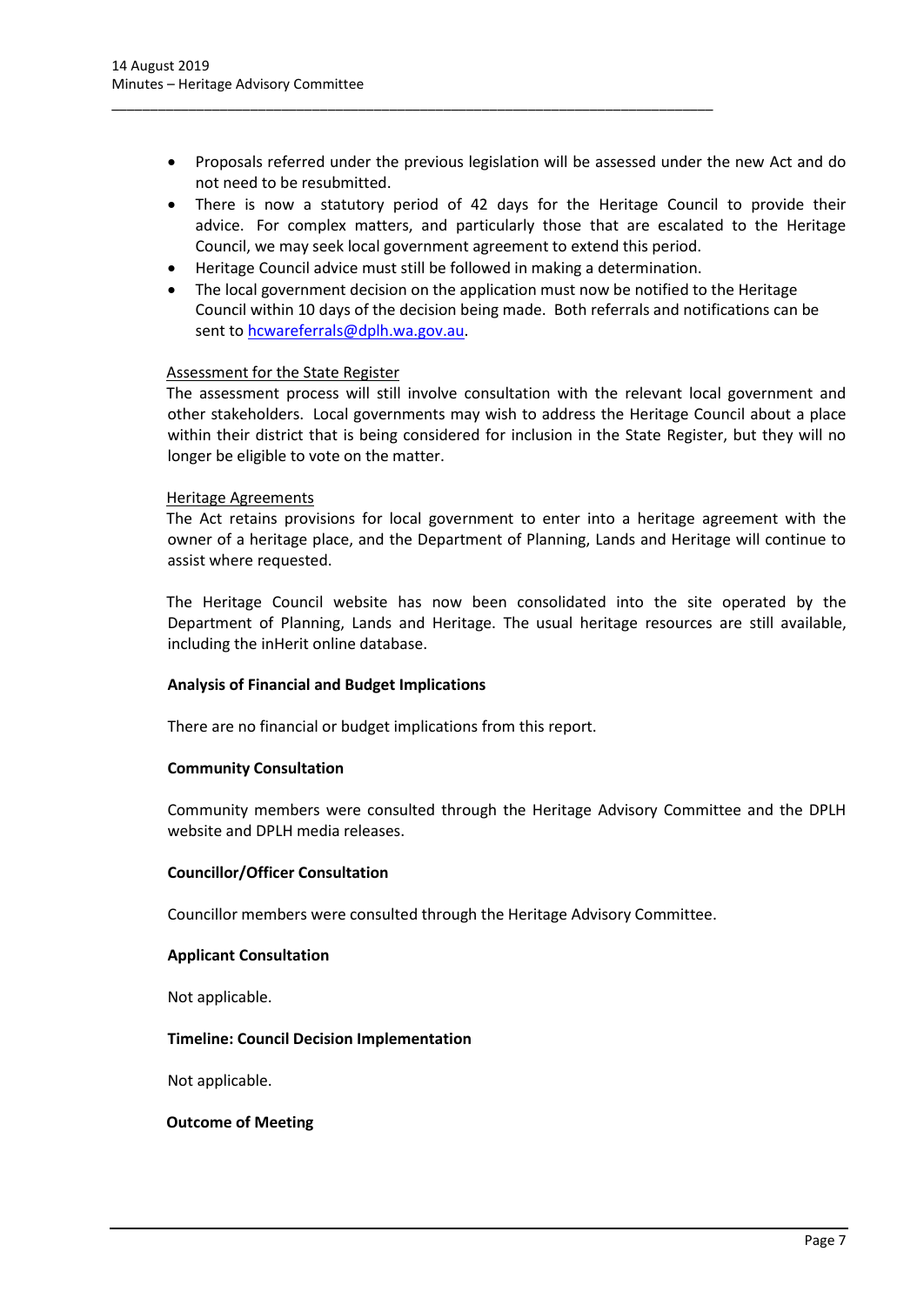Strategic Planning Officer (Heritage) provided a summary of the changes to heritage legislation and what this meant to the City. An overview of the status of the Local Heritage Survey was also provided. Mrs Ambrosius asked for more detail on public works requirements.

\_\_\_\_\_\_\_\_\_\_\_\_\_\_\_\_\_\_\_\_\_\_\_\_\_\_\_\_\_\_\_\_\_\_\_\_\_\_\_\_\_\_\_\_\_\_\_\_\_\_\_\_\_\_\_\_\_\_\_\_\_\_\_\_\_\_\_\_\_\_\_\_\_\_\_\_\_\_

The recommendation was moved by Mrs Ambrosius and seconded by Mr Suckling and was carried unanimously.

**Committee Decision:**

**That the Heritage Advisory Committee note the information provided on the** *Heritage Act 2018* **and** *Heritage Regulations 2019***.**

CARRIED 6 Votes "For" / Nil votes "against"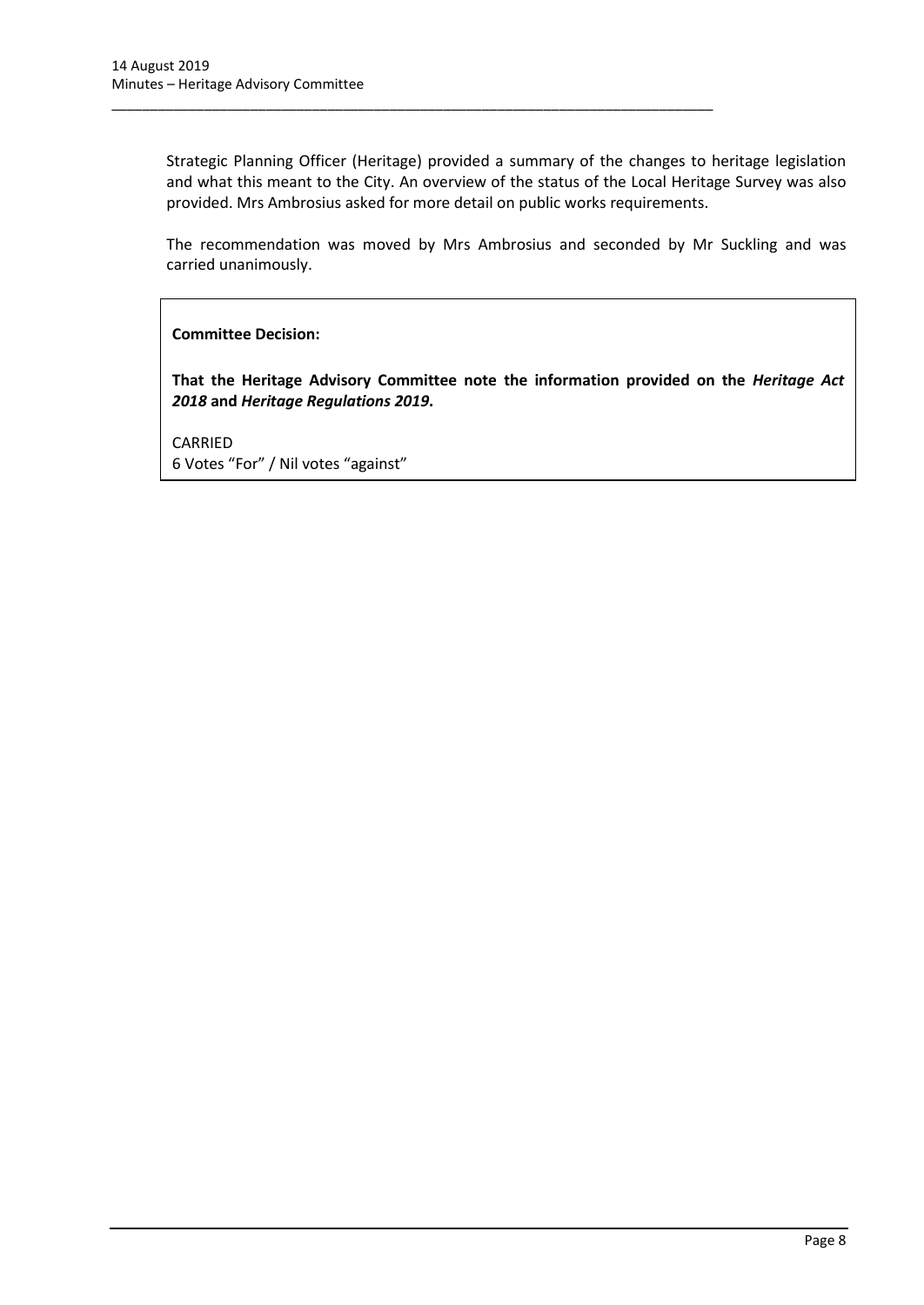#### <span id="page-9-0"></span>**10.2 Summary of Referrals and Communications**

\_\_\_\_\_\_\_\_\_\_\_\_\_\_\_\_\_\_\_\_\_\_\_\_\_\_\_\_\_\_\_\_\_\_\_\_\_\_\_\_\_\_\_\_\_\_\_\_\_\_\_\_\_\_\_\_\_\_\_\_\_\_\_\_\_\_\_\_\_\_\_\_\_\_\_\_\_\_

| <b>File Ref:</b>            | A03335                                                           |             |                             |
|-----------------------------|------------------------------------------------------------------|-------------|-----------------------------|
| <b>Applicant/Proponent:</b> | Heritage Advisory Committee                                      |             |                             |
| <b>Responsible Officer:</b> | Lacey Brown, Strategic Planning Officer (Heritage)               |             |                             |
| <b>Responsible Manager:</b> | Thor Farnworth, Manager Sustainability, Planning and Development |             |                             |
| <b>Executive:</b>           | Gary Barbour, Director Planning and Development Services         |             |                             |
| <b>Authority/Discretion</b> | Advocacy                                                         |             | Review                      |
|                             | Executive/Strategic                                              |             | Quasi-Judicial              |
|                             | Legislative                                                      | $\boxtimes$ | <b>Information Purposes</b> |
|                             |                                                                  |             |                             |
| <b>Attachments:</b>         | Nil                                                              |             |                             |

#### **Summary**

The Heritage Advisor and Strategic Planning Officer (Heritage) have provided details to the Heritage Advisory Committee on recent development application referrals, discussions and events since the last Committee meeting.

#### **Executive Recommendation**

That the Heritage Advisory Committee note the summary of referrals and communications as detailed in the Officer Comments.

#### **Strategic Relevance**

- Theme 1: Our community and culture
- Goal: A safe, healthy and cohesive community, with a rich cultural life, and supportive social environment.
- Objective 1.4 Arts, culture, heritage and events that enrich our understanding and enjoyment of life, celebrate our identity and bring the community together.

#### **Regional Impact Statement**

Not applicable.

#### **Background**

The Heritage Advisory Committee (HAC) is advised of recent development applications, decisions, policy, enquiries and/or events to assist in the awareness and promotion of heritage development and education in Bunbury. This provides a transparent approach for the wider community and is consistent with the terms of reference for the HAC.

#### **Legislative/Council Policy Compliance**

The following statutory planning instruments of the State Planning Framework and Local Planning Framework are applicable to the assessment of development applications and heritage advice:

- The Burra Charter
- *Heritage of Western Australia Act 1990*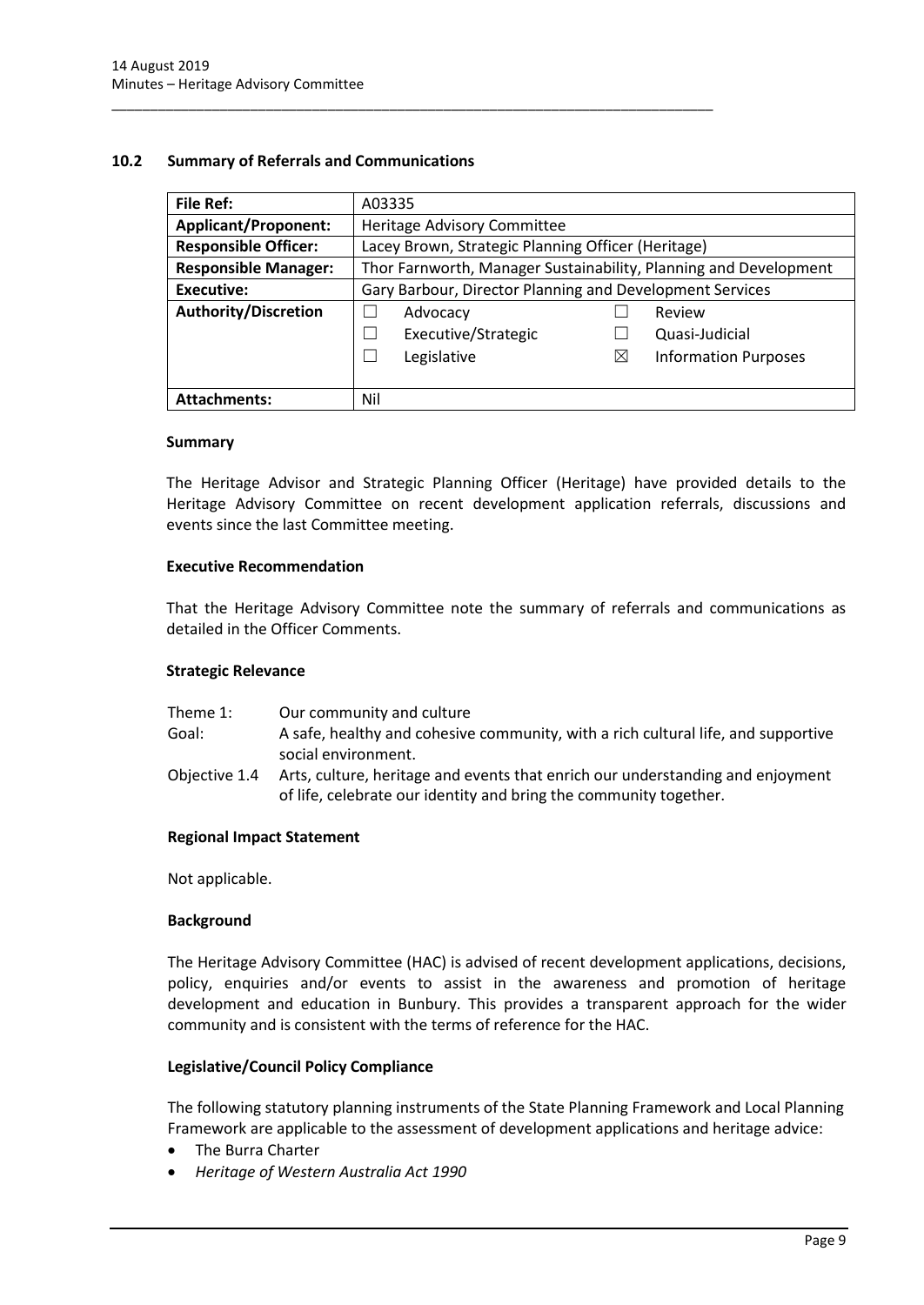- *Planning and Development Act 2005*
- *Planning and Development (Local Planning Schemes) Regulations 2015*

\_\_\_\_\_\_\_\_\_\_\_\_\_\_\_\_\_\_\_\_\_\_\_\_\_\_\_\_\_\_\_\_\_\_\_\_\_\_\_\_\_\_\_\_\_\_\_\_\_\_\_\_\_\_\_\_\_\_\_\_\_\_\_\_\_\_\_\_\_\_\_\_\_\_\_\_\_\_

- Relevant Local Planning Policies for Heritage
- State Planning Policy 3.5 Historic Heritage Conservation

#### **Officer Comments**

The referral and communications list is as follows:

|                | #50 Beach Road - Subdivision - Decision                                               |
|----------------|---------------------------------------------------------------------------------------|
| $\overline{2}$ | #131 Stirling Street - Additions                                                      |
| 3              | St Mark's Timber Grave Marker Approval                                                |
| 4              | St Mark's - discussion with Churchwarden and Priest regarding DA, funding and future  |
|                | working bees. Scott Family contribution towards works at graveyard from reunion event |
| 5.             | Access Audit Bunbury Museum and Heritage Centre - walk through to advise on           |
|                | implementation                                                                        |
| 6              | Heritage Act 2018 and Heritage Regulations 2019 – 'live' as of 1 July 2019            |
| $\overline{7}$ | Local Heritage Survey Review - place surveys commenced and consultation to            |
|                | commence on thematic history with SW Aboriginal Land and Sea Council                  |
| 8              | Bunbury Early Beginnings discussion with Cr Kelly, Cr Smith, Graham Houghton, Ray     |
|                | Parks and Bernhard Bischoff                                                           |
| 9              | Bunbury Heritage Forum 23 August 2019                                                 |
| 10             | Call for nominations for HAC - Nominations close 13/9/19                              |

#### **Analysis of Financial and Budget Implications**

Not applicable.

#### **Community Consultation**

Not applicable.

#### **Councillor/Officer Consultation**

Councillor members were consulted through the Heritage Advisory Committee.

#### **Applicant Consultation**

Not applicable.

#### **Timeline: Council Decision Implementation**

Not applicable.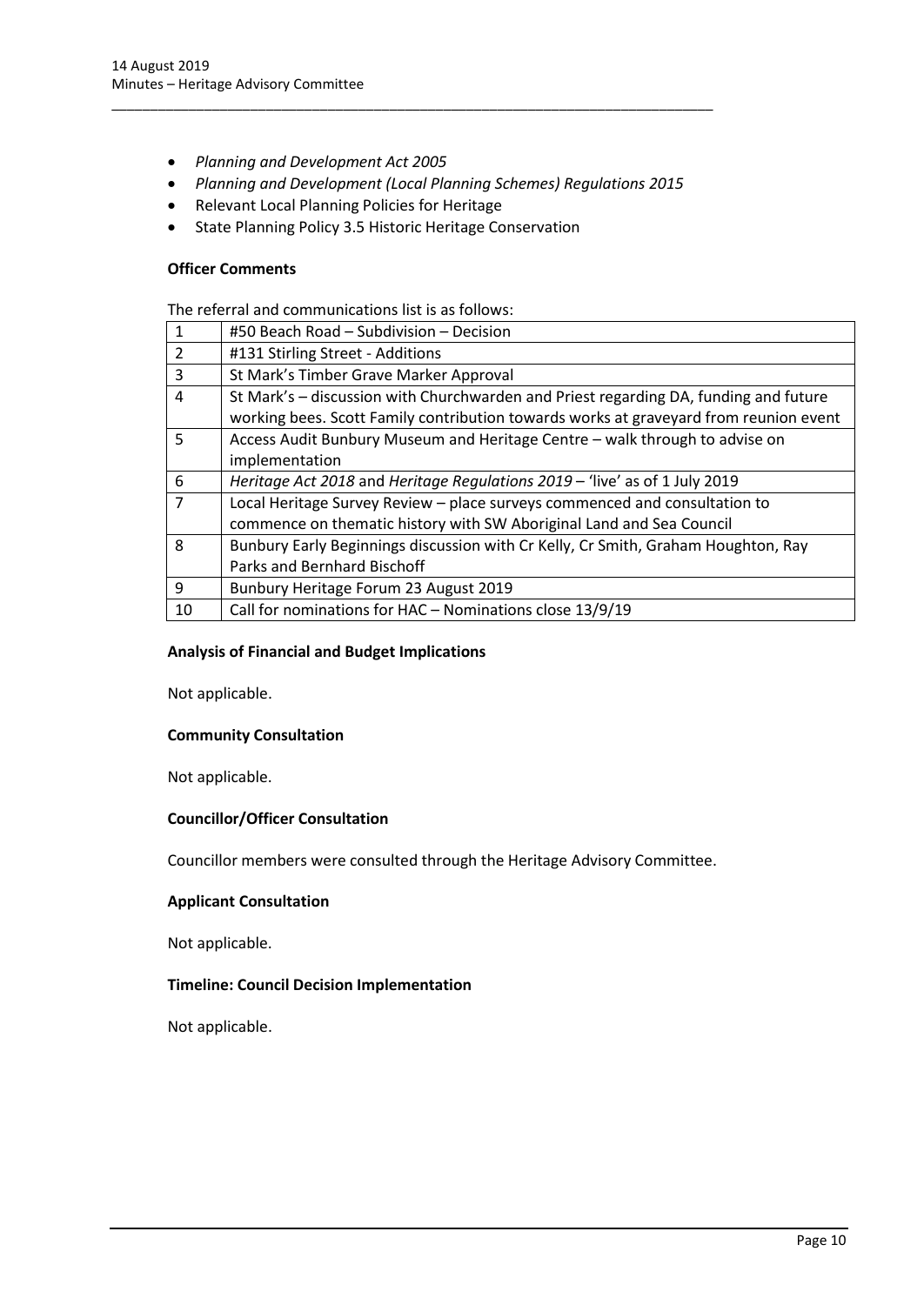#### **Outcome of Meeting**

After discussion on each of the items raised in the referral and communication list, the Presiding Member tabled a paper for the members interest on item (8), "Bernhard Bischoff explores the history of Bunbury". It was noted that this paper was published on the Bunbury Mail webpage. A copy will be provided to Councillors for reference.

\_\_\_\_\_\_\_\_\_\_\_\_\_\_\_\_\_\_\_\_\_\_\_\_\_\_\_\_\_\_\_\_\_\_\_\_\_\_\_\_\_\_\_\_\_\_\_\_\_\_\_\_\_\_\_\_\_\_\_\_\_\_\_\_\_\_\_\_\_\_\_\_\_\_\_\_\_\_

The recommendation was moved by Cr Kelly and seconded by Mr Suckling and was carried unanimously.

#### **Committee Decision:**

**That the Heritage Advisory Committee note the summary of referrals and communications as detailed in the Officer Comments.**

CARRIED 6 Votes "For" / Nil votes "against"